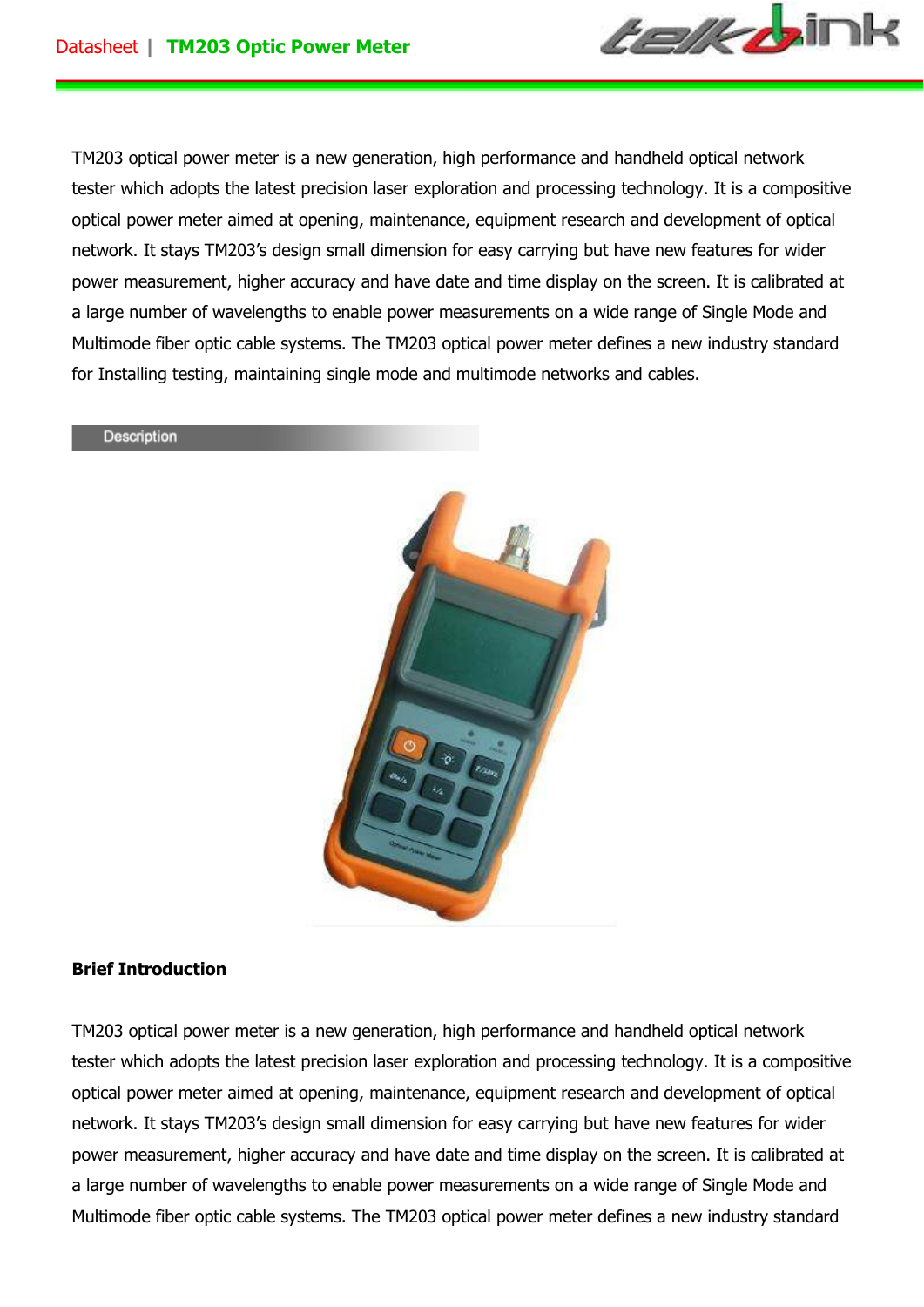# **Applications**

- 1. Optical fiber installations
- 2. Fiber optics installation and maintenance
- 3. CATV optical installations
- 5. Opt LAN, WAN and so on.
- 6. Optical network commissioning
- 7. Quality assurance and acceptance testing
- 8. Combined with laser source for optic

fiber maintenance.

## **Features**

 One-hand operation in the field. Multi-wavelength precise measurement. Absolute power measurement dBm or µW. Relative power measurement dB. SC, FC, ST and LC connector (universal). Real time clock, can display current time. Record the test time Low voltage warning Automatic power off under low voltage or without any operation in 3 minutes. ( Can be changes on request) Energy-save design Big and higher resolution LCD display Stronger LCD backlit display

USB data transfer to PC

More than 120 hours duration using time

### **SPECIFICATIONS**

| Wavelength range (nm)     | 800~1600                     |
|---------------------------|------------------------------|
| Detector type (nm)        | InGaAs                       |
| Standard wavelength (nm)  | 850,980,1300,1310,1490,1550  |
| Power testing range (dBm) | TM-203A Measurement Range: - |
|                           | 70~+10dBm                    |
|                           | TM-203B Measurement Range: - |
|                           | 50~+26dBm                    |
|                           |                              |